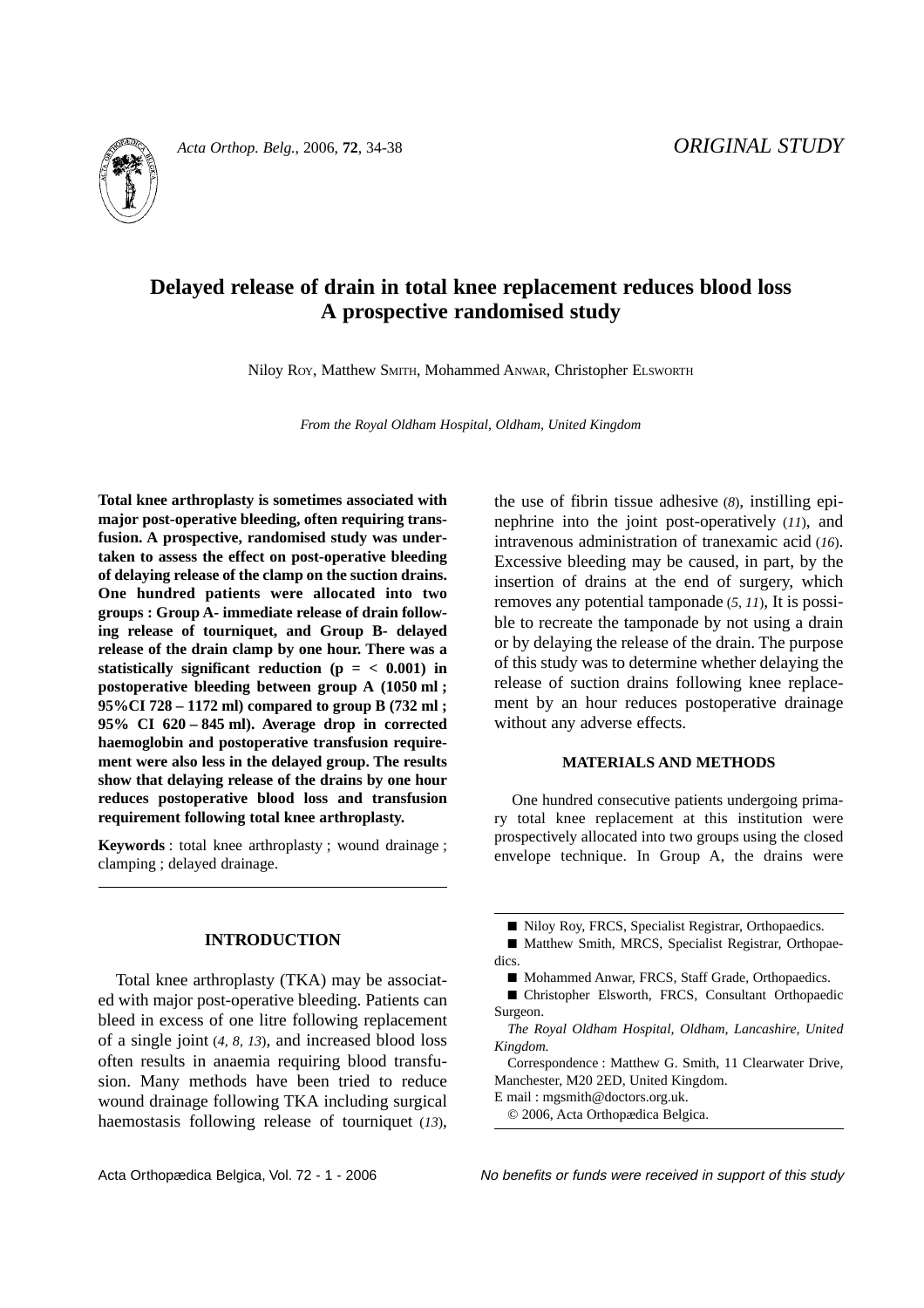released immediately after deflating the tourniquet, and in Group B the release of the clamp on the drains was delayed by one hour. One hour was chosen, as the maximum amount of bleeding occurs in the immediate postoperative period, thus it was felt that maximum tamponade would be achieved during this time (*12, 14, 15*). Patients were excluded if they had a history of bleeding diathesis. Surgical technique and postoperative regime was similar in both groups. All operations were performed under tourniquet control and cemented Insall Burstein II prostheses (Zimmer™) were used in all patients. Two suction drains (Redivac™) were inserted in the joint and removed at 48 hours. All patients received 3 doses of prophylactic Cefuroxime. Patients were mobilised at 48 hours after removal of drains and reduction of dressing. Spinal anaesthesia was administered unless the anaesthetist felt a general anaesthetic was indicated. Low molecular weight heparin (LMWH) was administered for DVT prophylaxis from the first postoperative day until the day of discharge. Patients were discharged when they were independently mobile and safe on crutches. Knee flexion was not a criterion for discharge as long as it was felt patients were making satisfactory progress. Patients were seen twice weekly by the physiotherapist and were reviewed in clinic on a routine basis at 6 weeks and 3 months postoperatively unless otherwise required.

Ethical committee approval was obtained for this study. All patients were provided with a comprehensive information sheet, and written consent was obtained before inclusion. Power analysis was calculated before commencing the study : in order to show a significant difference of 300 ml blood loss, it required a minimum of 40 patients in each arm.

We monitored pre- and post-operative haemoglobin (Hb) levels, drainage volume, units of packed cells transfused, dressing changes or reinforcements in the first 48 hours, duration of hospital stay and postoperative range of motion (time to regain 80**°** flexion).

The corrected drop in Hb level (in g/dl) at 48 hours was calculated by subtracting the post-operative Hb from the pre-operative Hb and adding to the difference the number of units transfused (making the assumption that one unit of transfused blood increases Hb level by 1 g/dl). Wounds were assessed first at 48 hours after removal of drains, and then on a regular basis until discharge, for major or minor bruising, blisters (serous or blood), oozing. Bruising of more than 5 cm surrounding the wound was classified as major. Any other complications such as deep vein thrombosis (DVT) or pulmonary embolus (PE) were recorded. No criteria were set for

postoperative blood transfusion. Patients were transfused at the surgeons' discretion following clinical assessment.

Data were processed in Microsoft Excel™ and statistical analysis carried out in SPSS for Windows™.

#### **RESULTS**

There were 50 subjects in each group. Age, sex, diagnosis (osteoarthritis or rheumatoid arthritis) and tourniquet time were evenly matched in both groups and there was no statistically significant difference in the type of anaesthetic administered between the two groups.

The average amount of postoperative drainage in the immediate release group was 1050 ml (95% CI interval : 728 to 1172 ml) compared to the 732 ml (95% CI interval : 620 to 845 ml) in the delayed release group which was statistically significant ; p  $< 0.001$  (Mann-Whitney U test) (fig 1). The corrected drop in Hb level at 48 hours in the delayed release group was 0.17 g less than in the immediate release group, although this was not statistically significant. The total number of units transfused in group A was 78 units compared to 66 units in Group B. Forty nine of the 78 units transfused in group A were given in the first 48 hours compared to 37 of the 66 transfused in Group B.

There were no statistical significant differences between length of stay (average duration of 13 days in both groups), bruising around the knee, oozing or blister formation (table I). Average time to regain 80 degrees flexion was 11.5 days in the delayed group and 14.3 days in the immediate group. Three patients required mobilisation under anaesthesia (MUA) and one patient did not regain 80° flexion in the delayed group compared to one patient requiring MUA and two patients not regaining 80° flexion in the other group ; however these differences were not statistically significant.

There were three cases of DVT in Group A (one of which had a PE), and two cases of DVT in Group B.

## **DISCUSSION**

Serious consideration should be taken to avoid transfusion following joint replacement. Bleeding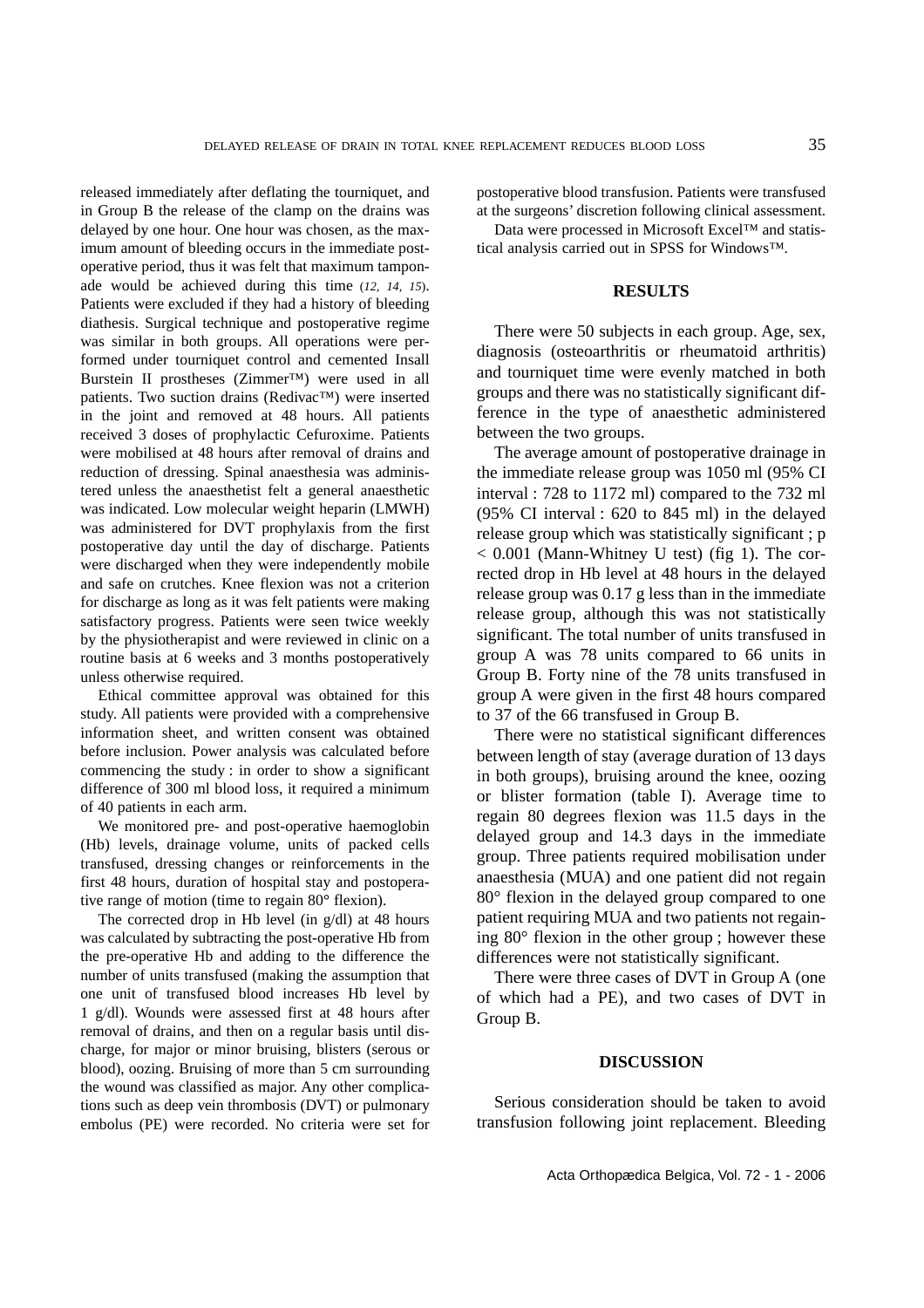

*Fig. 1.* — Graph to compare number of patients in each group with amounts drained in millilitres

|                          | <b>IMMEDIATE</b><br>Group A | <b>DELAYED</b><br>Group B |
|--------------------------|-----------------------------|---------------------------|
| Minor bruising           | 25                          | 30                        |
| Major bruising           |                             |                           |
| Serous discharge         |                             |                           |
| Bloody discharge         |                             |                           |
| <b>Blister formation</b> |                             | 11                        |
| Dressing reinforcement   |                             |                           |
| Superficial infection    |                             |                           |
| Deep infection           |                             |                           |

Table I. — Wound complications. There was no statistical difference in these numbers between the two groups

following TKA may well exceed 1000 ml, and various methods have been tried to reduce this blood loss.

Epidural anaesthesia aims to reduce blood loss by inducing hypotension through sympathetic blockade (*11*). Akizuki *et al* reported a reduction in bleeding by infusing 50 ml of saline containing tranexamic acid and carbazochrome into the joint, after release of the tourniquet, and clamping the drain for 30 minutes (*2*). Benoni and Fredin reported the same with intravenous tranexamic acid (*4*). Akizuki *et al* and Levy et *al* have both, independently, shown fibrin tissue adhesive to be effective in reducing drainage in cementless TKA (*2, 8*). In addition Ryu *et al* reported a reduction in bleeding following TKA by injecting epinephrine in the knee post-operatively, however increased blood pressure and skin necrosis were found to be potential problems (*11*). Interestingly releasing the tourniquet following operation and gaining surgical haemostasis has not been shown to be effective in reducing post-operative bleeding (*13*).

TKA is different from other orthopaedic operations as it involves a large non-collapsible dead space. Not draining TKA results in continuous bleeding into the dead space, leading to increased bruising and soakage of dressings, which may predispose to infection (*7*). Despite this a number of studies have recommended not using drains postoperatively in TKA (*1, 3, 7, 9*). On the other hand using a drain abolishes the tamponade effect, which may in turn increase drainage from the dead space (*11*).

Average bleeding into the drain in TKA ranges from 500 ml to 1000 ml. However Ritter *et al* showed no difference in drop in Hb or haematocrit between those drained compared to those who were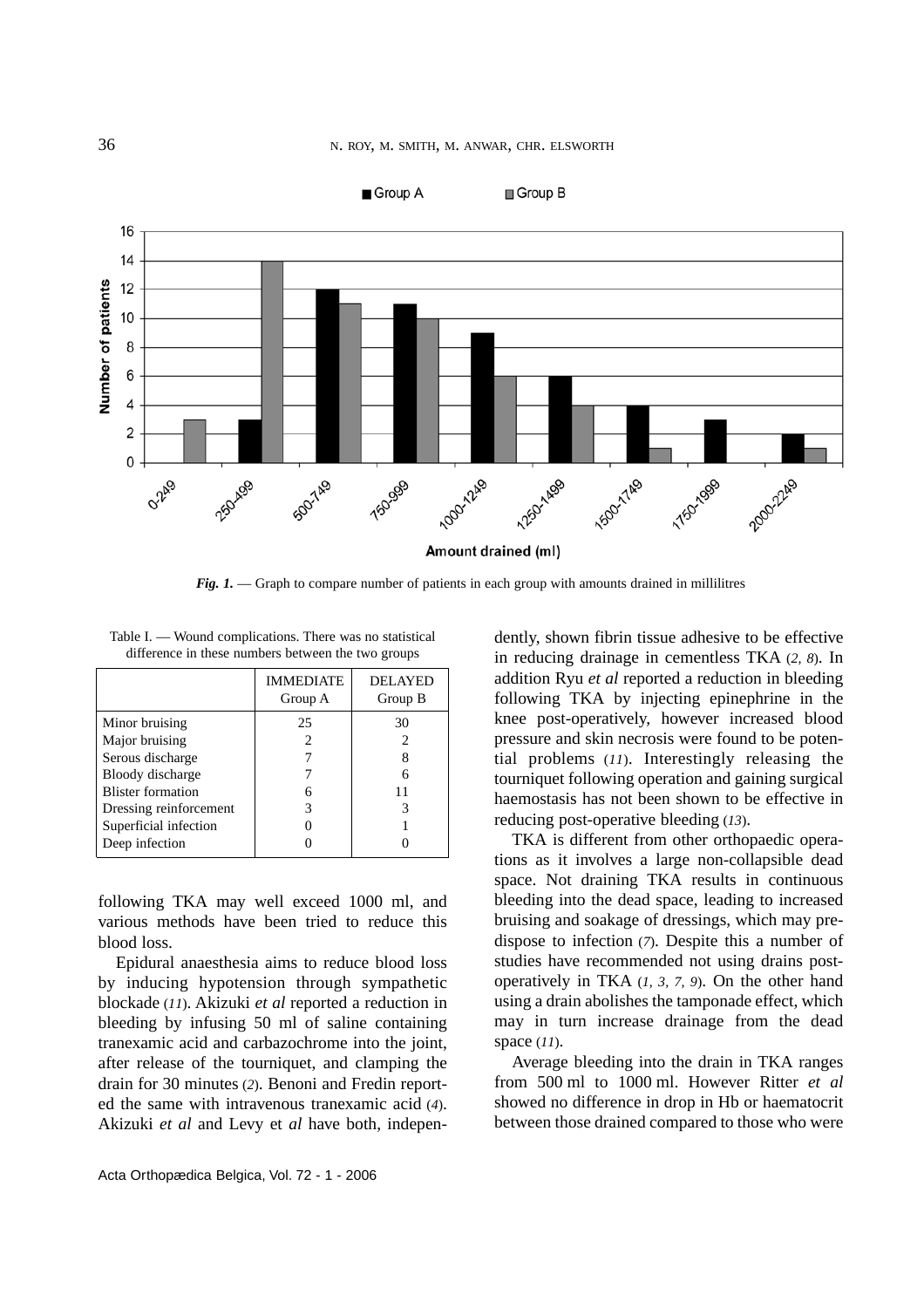not ( $10$ ). This would suggest that the  $\frac{1}{2}$  to 1 litre of blood, which would normally be collected in the drain, extravasates into the wound and surrounding tissues leading to bruising of the limb and leakage from the wound. Conversely, Reilly *et al* found that in the absence of a postoperative drain there was less of a drop in Hb and haematocrit, suggesting that absence of drainage reduces extravasation (*9*). This is presumably due to the tamponade effect. However, neither of these studies took into account the number of units of blood transfused, when calculating the drop in Hb levels. We have taken this into account and found that the patients bled less, resulting in a smaller drop in Hb levels when release of the drain was delayed. This is a phenomenon also noted by Akizuki *et al* when they combined drain clamping with the injection of haemostatic drugs (*2*), and is more in keeping with Reilly *et al*'s findings. Kiely *et al* performed a similar study to ours releasing the drain after two hours in the delayed group and found no benefit in delaying release of the drain (*6*). They did however have a large disparity in numbers within the two groups, with 45 patients having immediate release and 31 delayed release of their drains. They accept this as a shortfall and attribute this to a shortcoming in the randomisation process. Our power calculations when designing our study dictated the need for at least 40 patients in each group (and we actually achieved 50 in each group) ; thus the differences in findings between our two studies may be the result of a type 2 error.

One potential problem with clamping or avoiding drains is the development of wound complications. Holt *et al* noted that 40% of patients in a nondrained group required reinforcement of dressing compared with 0% those in a drained group, and 69% of those without a drain had significant ecchymosis compared to 39% of those drained (*5*). Similarly Kim *et al* noted that 61% of patients required dressing reinforcement due to soaked dressings and a similar number had significant bruising following TKA without postoperative drainage compared to 10% when drained (*7*). In addition 4 patients had skin edge necrosis and 2 patients had deep infection in the knees that did not have any drain. However there was no significant difference in the other parameters evaluated. Beer *et al* however, evaluated 38 patients undergoing bilateral TKA and found no increase in wound problems in the non-drained side (*3*), similar to Ritter *et al* (*10*). In our study there was increased blister formation in the delayed group but bruising was similar in the two groups. Other wound parameters were the same in both groups (table I).

Another concern with clamping drains and especially abandoning drains is that it may increase the chances of developing a deep infection following the TKA (*7*). Fortunately the number of deep infections following TKA is so low that a very large prospective randomised trial would be needed to make any conclusive finding on the effect that drainage or non-drainage might have on infection rates. In our patients there were no deep infections. One patient in the delayed group did grow *Staphylococcus* in enrichment media, following a wound swab for suspected infection, but is currently performing satisfactorily.

This study aimed to see if a compromise could be reached between the reduction of blood loss by allowing tamponade, yet avoiding the problems associated with abandoning the use of drains altogether. We believe that our results confirm that this is the case, and that delaying the release of the drain by one hour following TKR is a simple technique, without any adverse effect, that results in a significant reduction in blood loss.

## **REFERENCES**

- **1. Adalberth G, Bystrom S, Kolstad K, Mallmin H, Milbrink J.** Postoperative drainage of knee arthroplasty is not necessary : a randomized study of 90 patients. *Acta Orthop Scand* 1998 ; 69-5 : 475-478.
- **2. Akizuki S, Yasukawa Y, Takizawa T.** A new method of hemostasis for cementless total knee arthroplasty. *Bull Hosp Jt Dis* 1997 ; 56-4 : 222-224.
- **3. Beer KJ, Lombardi AV, Jr., Mallory TH, Vaughn BK.** The efficacy of suction drains after routine total joint arthroplasty. *J Bone Joint Surg* 1991 ; 73-A : 584-587.
- **4. Benoni G, Fredin H.** Fibrinolytic inhibition with tranexamic acid reduces blood loss and blood transfusion after knee arthroplasty : a prospective, randomised, doubleblind study of 86 patients. *J Bone Joint Surg* 1996 ; 78-B : 434-440.

Acta Orthopædica Belgica, Vol. 72 - 1 - 2006